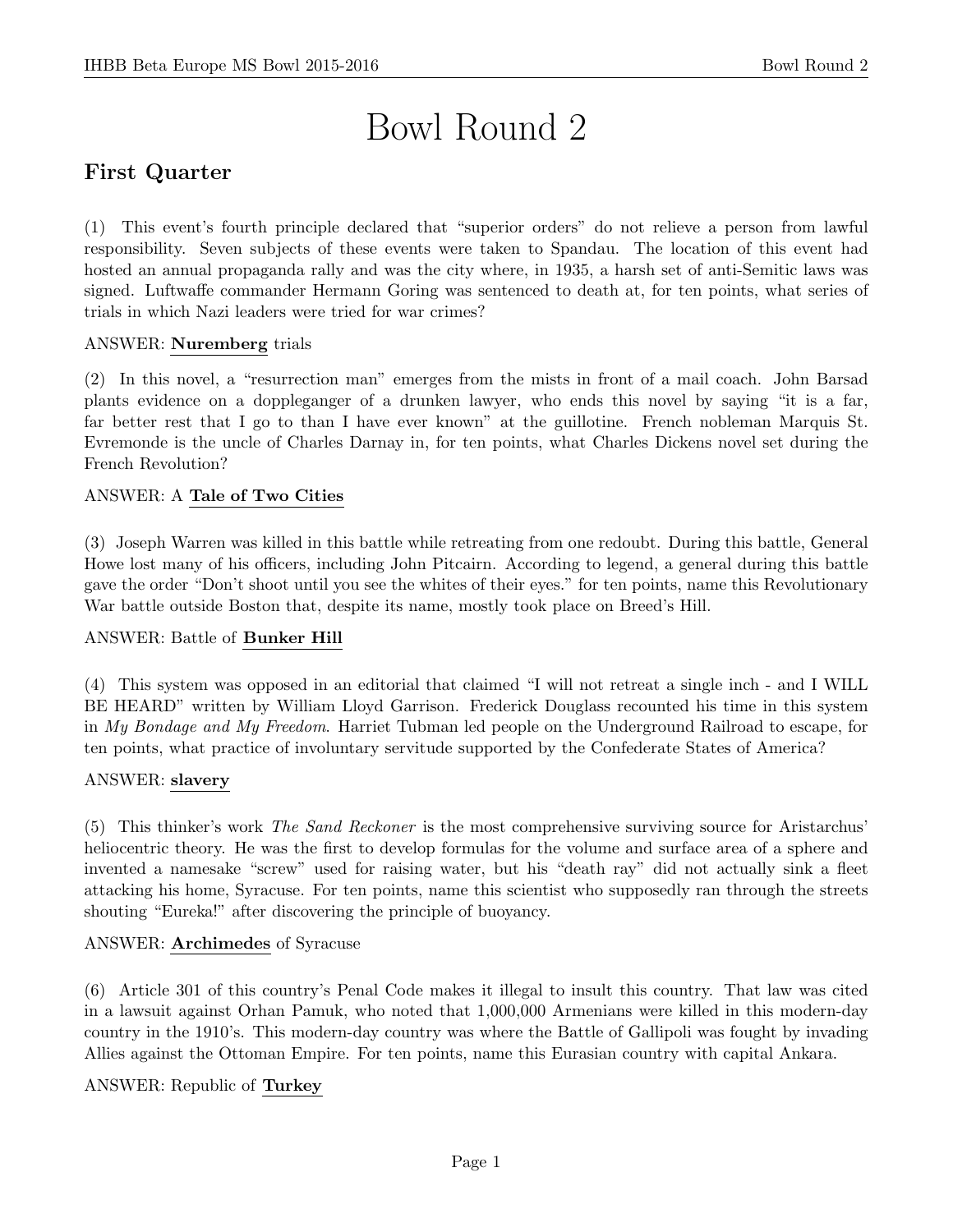(7) The Yaghan people are native to this island chain. Its largest city of Ushuaia [oosh-WHY-uh] was established as a penal colony and is served by the End of the World Train. The Drake Passage lies south of this island chain, and far fewer ships rounded its Cape Horn after the opening of the Panama Canal. For ten points, name this archipelago shared between Chile and Argentina on the southern tip of South America, whose Spanish name translates as "land of fire."

#### ANSWER: Tierra del Fuego

(8) In 2003, a copy of this painting was covered by a blue curtain while Colin Powell addressed the United Nations. On the left side of this painting, a bull stands over a woman who is holding her dead child. An eye-shaped light bulb explodes in this painting above an impaled, screaming horse. For ten points, name this painting inspired by the bombing of the title Basque town, a massive painting by Pablo Picasso.

#### ANSWER: Guernica

(9) This man directed a 2005 film where he played Fred Friendly, a colleague of Edward Murrow, as well as a 2014 film about the recovery of art in Nazi Germany. This director of Good Night and Good Luck and The Monuments Men operates a project to monitor Sudanese war crimes via satellite imagery. For ten points, name this American actor who starred as Daniel Ocean in the Ocean's 11 trilogy and with Sandra Bullock in 2013's Gravity.

#### ANSWER: George Clooney

(10) This ruler attempted to establish the Kingdom of Livonia as a vassal state, and this ruler established his country's first printing press at Kitai-gorod. This ruler conquered Kazan and Astrakhan, and he established a secret police force known as the Oprichniki. Feodor I succeeded this ruler after he killed his eldest son in a fit of rage, eventually leading to the Time of Troubles. For ten points, name this first Tsar of Russia whose epithet notes his power, not his cruelty.

ANSWER: Ivan IV of Russia [or Ivan the Terrible; or Ivan Grozny]

# Second Quarter

(1) Assuming constant income, this quantity for money is the inverse of the velocity of money. Its price elasticity should always be negative, but Veblen goods violate that theory. John Maynard Keynes argued that, in recessions, the aggregate of this quantity should be bolstered by government spending. The law of this quantity holds that it should fall as price rises. For ten points, name this economic quantity that, in competitive markets, should reach equilibrium with supply.

#### ANSWER: demand

BONUS: A demand shock may be triggered by these events, often lobbied for by American conservatives as a way to lower governmental revenue.

ANSWER: tax cuts (accept equivalents)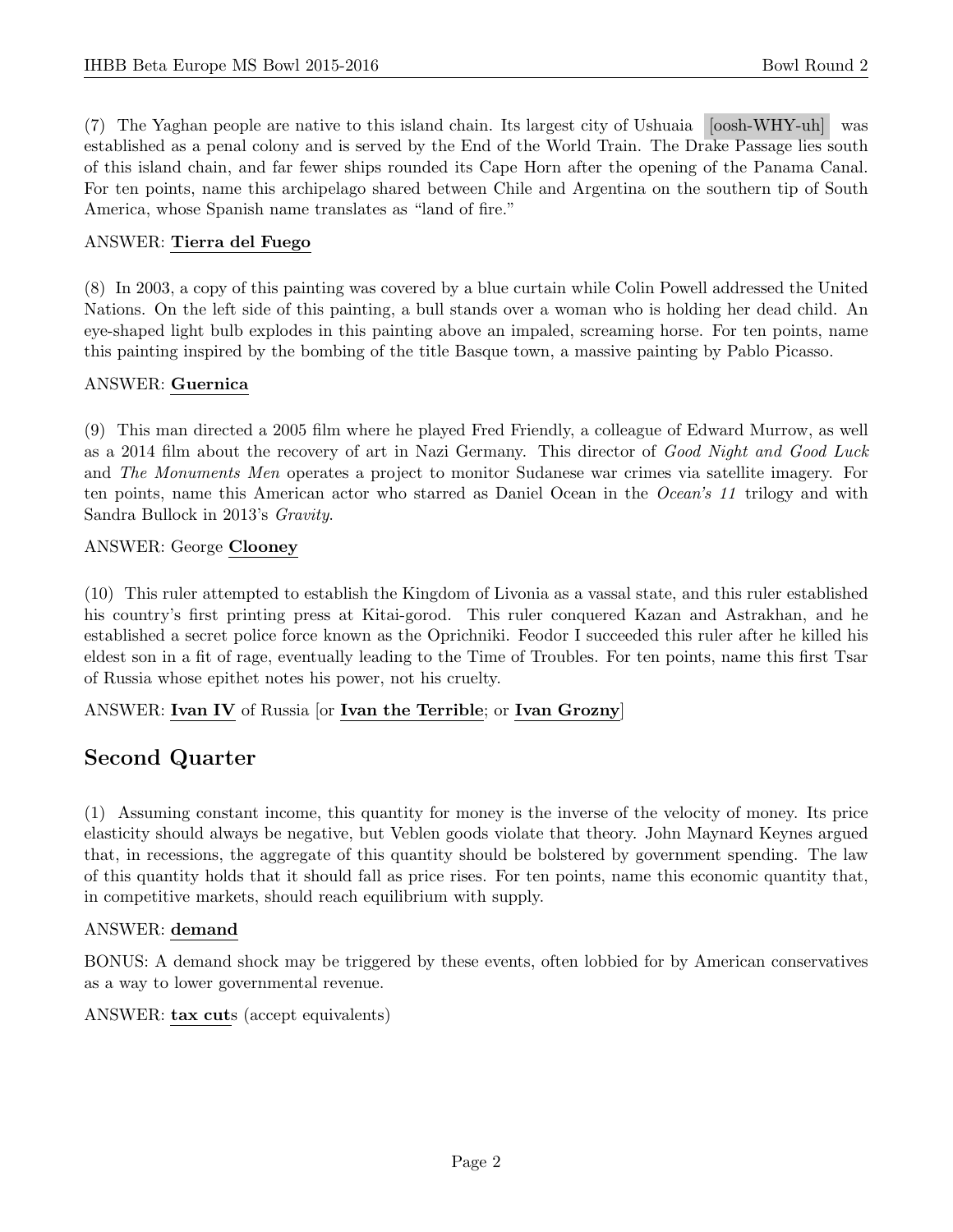(2) The inefficient Trabant was built in this former country. It used distinctive Ampelm¨annchen crosswalk symbols that are now enjoyed as its modern residents experience "Ostalgie." Its residents were once spied on by the Markus Wolf-led Stasi, which revealed its records after reunification in 1990. For ten points, name this former Soviet-zone country with capital Berlin.

ANSWER: East Germany (accept German Democratic Republic; or Deutsche Demokratische Republik; do not accept or prompt on Germany)

BONUS: The Oder-Neisse [NYE-suh] Line created a border between East Germany and what other country?

ANSWER: Republic of Poland

(3) During this event, paratroopers captured bridges on the River Orne and Saint-M`ere-Eglise. The First ´ US Army Group participated in Operation Quicksilver prior to this campaign, and was commanded by General Patton. The Canadians were supposed to capture Caen during this operation, and the Americans were assigned to Fortress Cherbourg, part of the Atlantic Wall. For ten points, name this operation, an Allied landing on five beaches in Northern France.

#### ANSWER: Operation Overlord (accept D-Day, accept Battle of Normandy)

BONUS: Operation Dragoon, landings after Operation Overlord in the south of France, targeted Toulon and this other Mediterranean port, now the second largest French city.

#### ANSWER: Marseilles

(4) This object was excommunicated by Calixtus III, who believed it boded evil for the defenders of Belgrade. Mark Twain said that this object and he were "two unaccountable freaks" and claimed that he would "go out with it," a prediction that came true when he died in 1910. The Giotto Probe flew through the coma of this object in 1986, which will be visible again in 2061. For ten points, name this comet that approaches Earth roughly every 76 years.

#### ANSWER: Halley's comet [or 1P/Halley]

BONUS: In 1910, Earth passed through this feature of Halley's comet, leading some to buy gas masks in fear that Earth's atmosphere would be poisoned.

## ANSWER: the tail

(5) This composer wrote a piece originally intended for a "mechanical orchestra" to commemorate the Battle of Vitoria, Wellington's Victory. He included a funeral march in a symphony which was dedicated "to the memory of a great man" after its original dedicatee declared himself Emperor. This finale of this man's last symphony was a setting of a Friedrich Schiller poem. For ten points, name this composer of the Eroica Symphony whose Symphony #9 includes the "Ode to Joy."

#### ANSWER: Ludwig van Beethoven

BONUS: Beethoven's Eroica was originally dedicated to this leader before he named himself Emperor.

## ANSWER: Napoleon Bonaparte (or Napoleon I)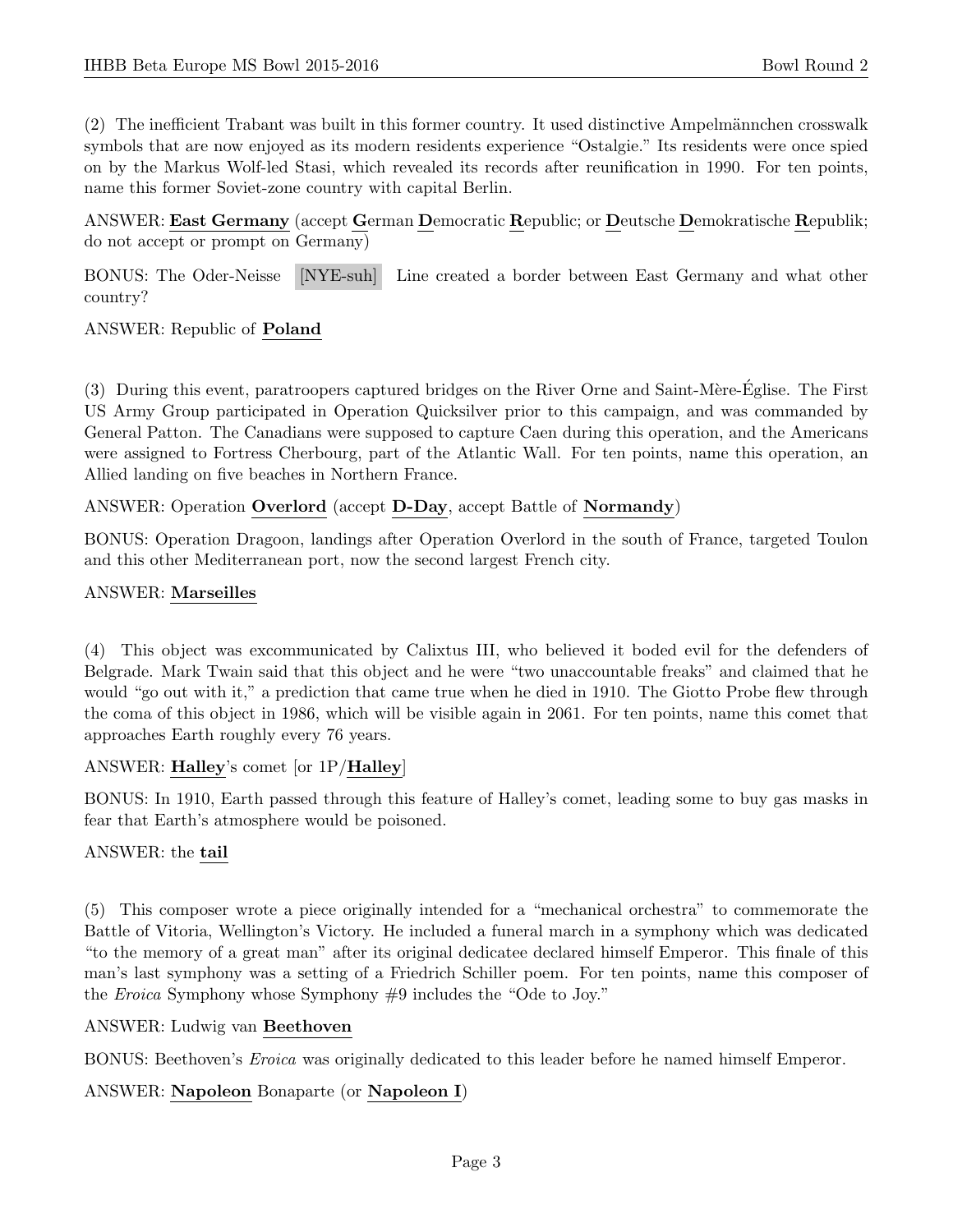(6) Alexander Suvorov invaded this country through the St. Gotthard Pass during the French Revolutionary wars. The Toggenburg War was fought by the Old Confederacy of this country, which was formed from Uri, Schwyz, and Unterwalden. The Kappel wars were fought in this country, where Napoléon established the Helvetic Republic. Zürich is one of eight Old Cantons in, for ten points, what Alpine country that has its capital at Bern?

#### ANSWER: Switzerland

BONUS: This author of Institutes of the Christian Religion and supporter of predestination fled to Switzerland and eventually led the church of Geneva.

#### ANSWER: John Calvin

(7) Juan de la Cosa and the Pinzon brothers assisted this man by providing and piloting ships. He built the failed settlement of La Navidad on Hispaniola from the scraps of his flagship. Though his calculations were severely off, Ferdinand and Isabella financed this man's project, including four voyages. For ten points, name this explorer whose three-ship fleet crossed the Atlantic Ocean in 1492.

ANSWER: Christopher Columbus (or Cristobal Colon)

BONUS: This flagship of Columbus' fleet ran aground on Hispaniola and did not return to Europe.

#### ANSWER: Santa Maria

(8) The early heqin [huh-CHEEN] system allowed the Xiongnu [tchee-ONG-noo] to rule the area north of this structure. A portion of this structure was built in the contested Ordos region and, as a result, became known as the "Great Boundary." The Jiayu Pass serves as the end of one section of this structure built by the Ming dynasty to defend against Mongol attacks. For ten points, name this massive series of Chinese defensive fortifications.

## ANSWER: Great Wall of China

BONUS: The deal with the Xiongnu occurred under the ruler of this dynasty. The history of this dynasty, which also names China's largest ethnic group, was chronicled by Sima Qian [su-mah chee-en].

ANSWER: Han Dynasty

# Third Quarter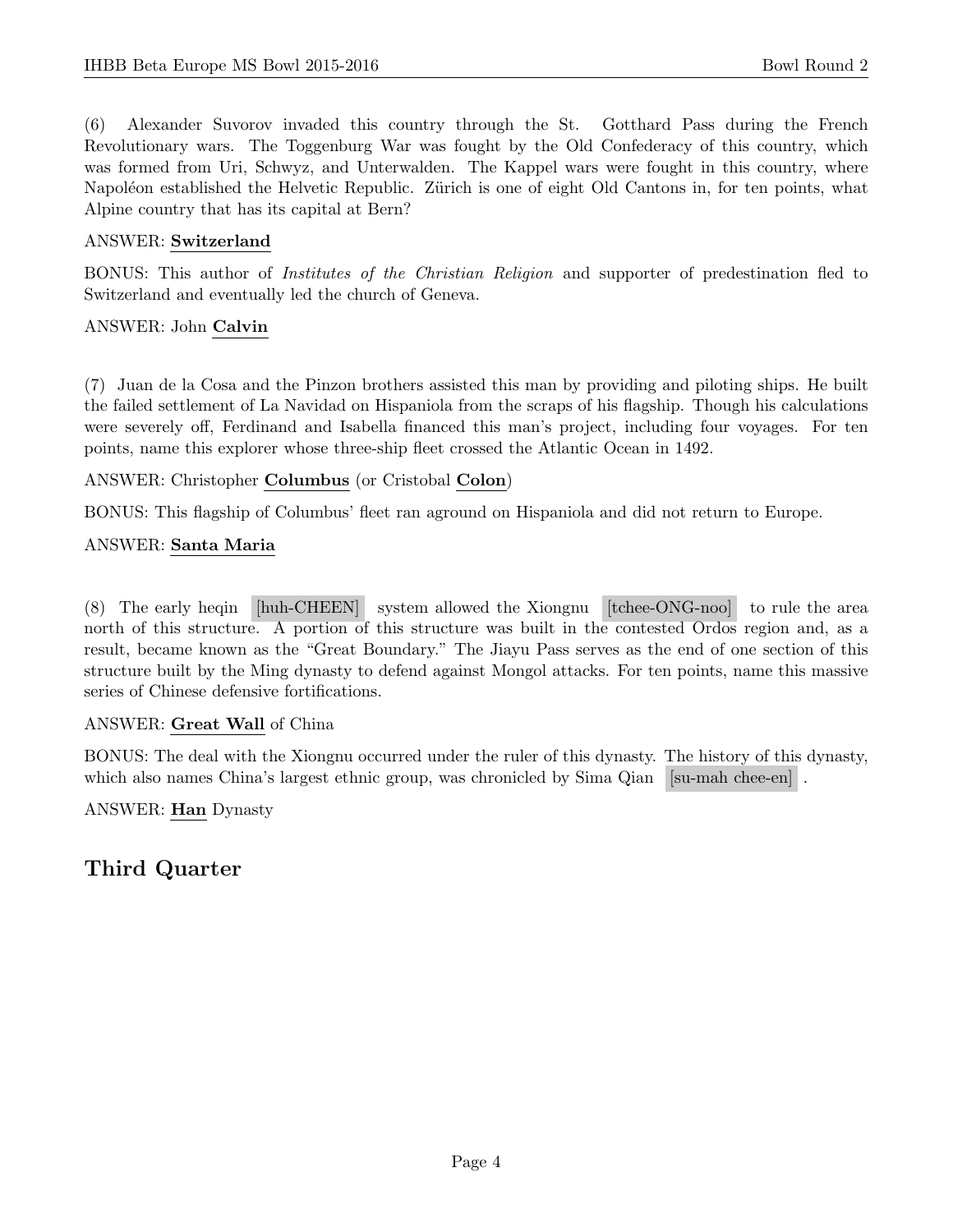## **CRASHES**

Name the...

- (1) Egyptian peninsula over which a Russian plane broke apart on October 31, 2015?
- ANSWER: Sinai Peninsula
- (2) Company whose Windows operating system shows a "blue screen of death" after it crashes.

## ANSWER: Microsoft

(3) City where the Dow Jones average crashed on Black Tuesday, 1929, starting the Great Depression.

## ANSWER: New York City (or NYC)

(4) American company whose 777 jet suffered its first fatal crash with Asiana Flight 214 in San Francisco.

## ANSWER: Boeing

(5) American award ceremony where Crash won Best Picture in 2004.

## ANSWER: Academy Awards or Oscars

(6) Sea north of Sicily over which Itavia Flight 870 may have been shot down in 1980.

## ANSWER: Tyrrhenian Sea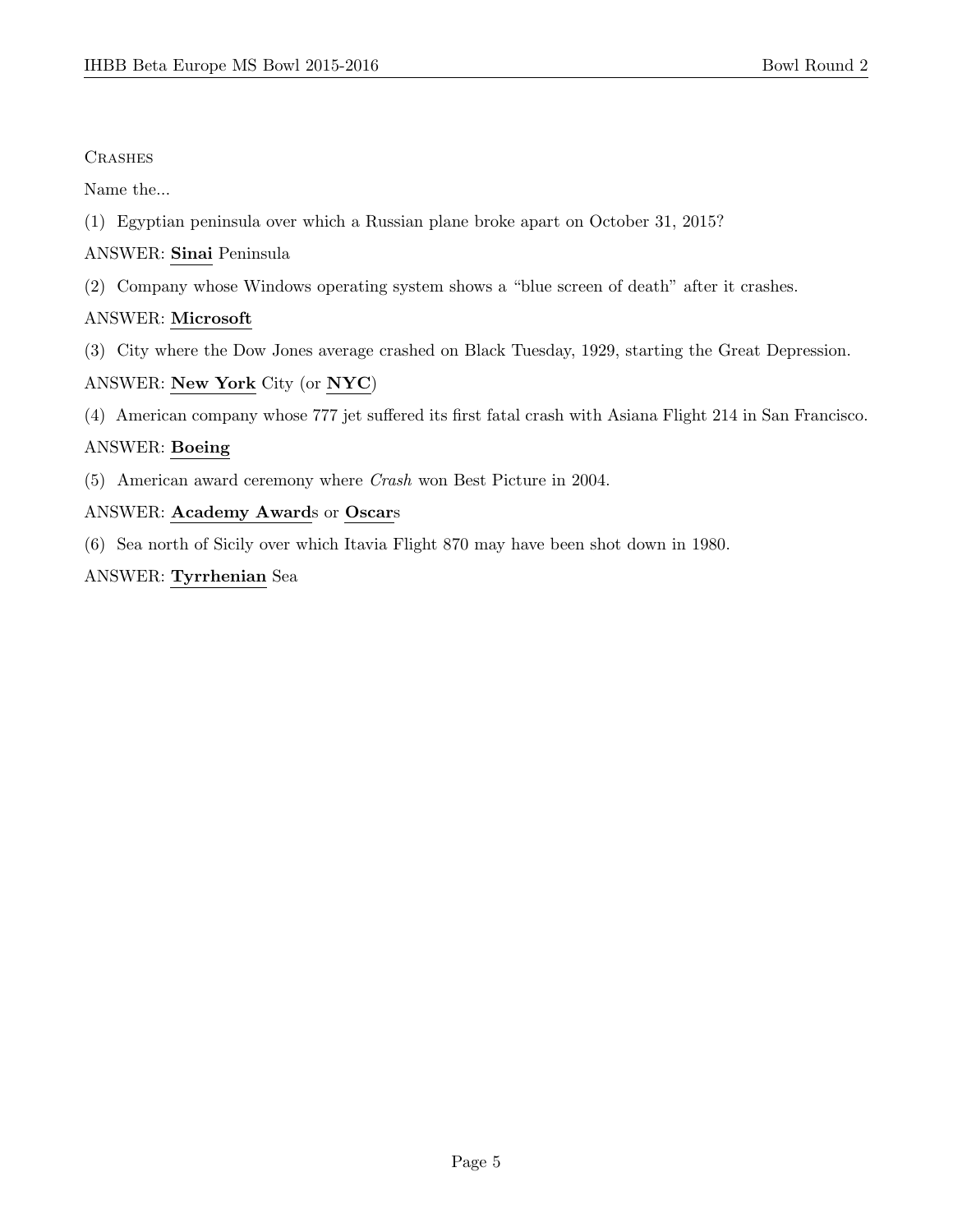## GERMAN CULTURE

## What is...

(1) The once-divided German capital city?

## ANSWER: Berlin

(2) The Christian holiday celebrated with street markets called Weihnachtsmarkt [VYE-nakts-markt] and advent calendars?

## ANSWER: Christmas (Eve and/or Day)

(3) The sibling storytellers of fairy tales like "Hansel and Gretel?"

## ANSWER: Brothers Grimm (or Jacob and Wilhelm Grimm; prompt on Grimm)

(4) The highway system whose efficiency and lack of speed limits inspired President Eisenhower?

## ANSWER: Autobahn

(5) The Bavarian capital city whose beer halls sponsor the annual Oktoberfest?

## ANSWER: Munich

(6) The NBA MVP who has played 17 seasons for the Dallas Mavericks?

## ANSWER: Dirk Nowitzki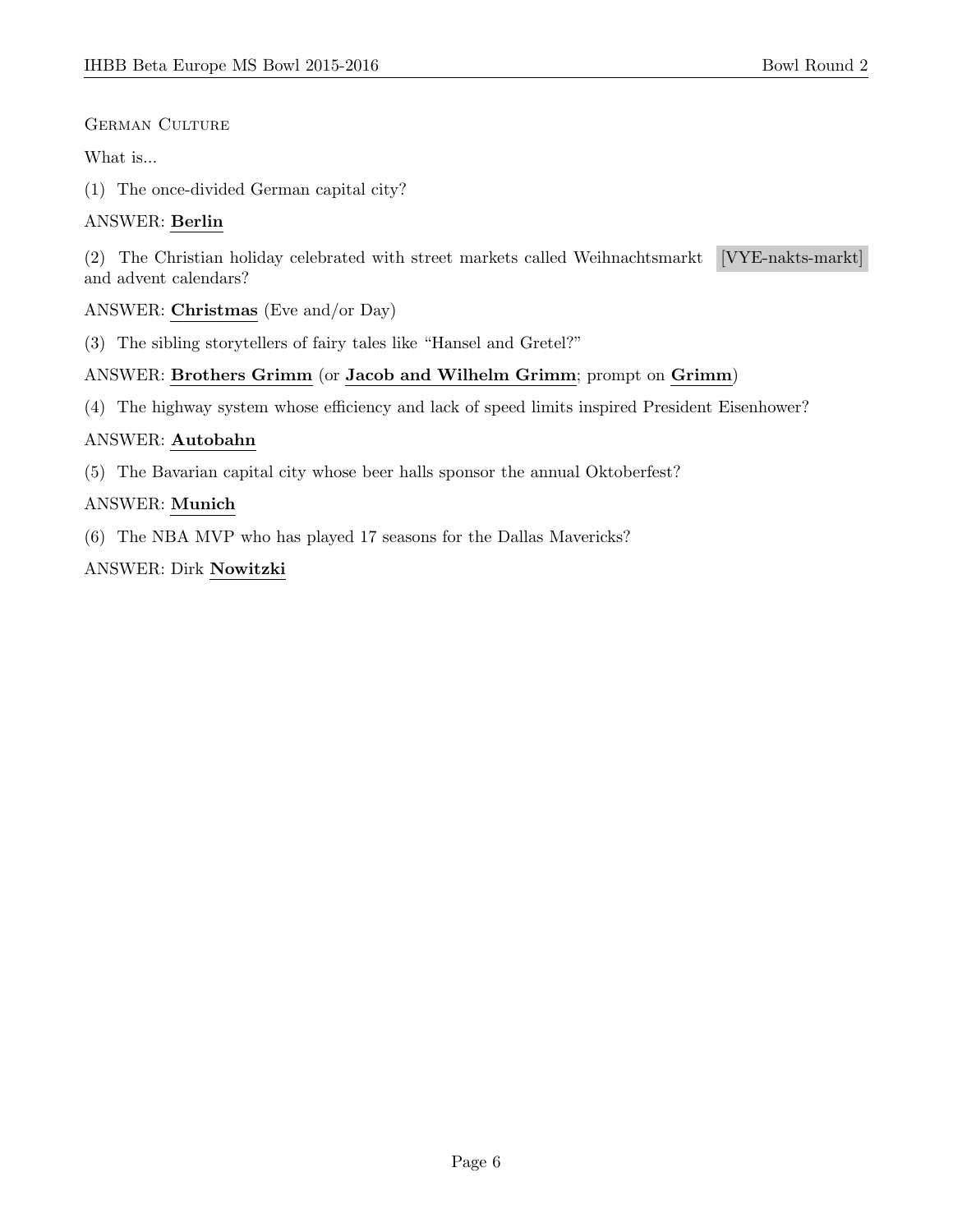#### MIDDLE EASTERN CONFLICT AND PROTEST

Which Middle Eastern country...

(1) Had a 2013 coup d'etat remove Mohamed Morsi from power in Cairo?

## ANSWER: Egypt

(2) Has lost territory to ISIS but is still led from Baghdad?

## ANSWER: Iraq

(3) Attacked the Hamas-ruled Gaza Strip to its west in 2014?

## ANSWER: Israel

(4) Signed the Joint Comprehensive Plan of Action, limiting its nuclear production capabilities in exchange for relaxed sanctions?

## ANSWER: Iran

(5) Is torn by civil fighting in and around Aleppo?

## ANSWER: Syria

(6) Is the base of the militant group Hezbollah?

## ANSWER: Lebanon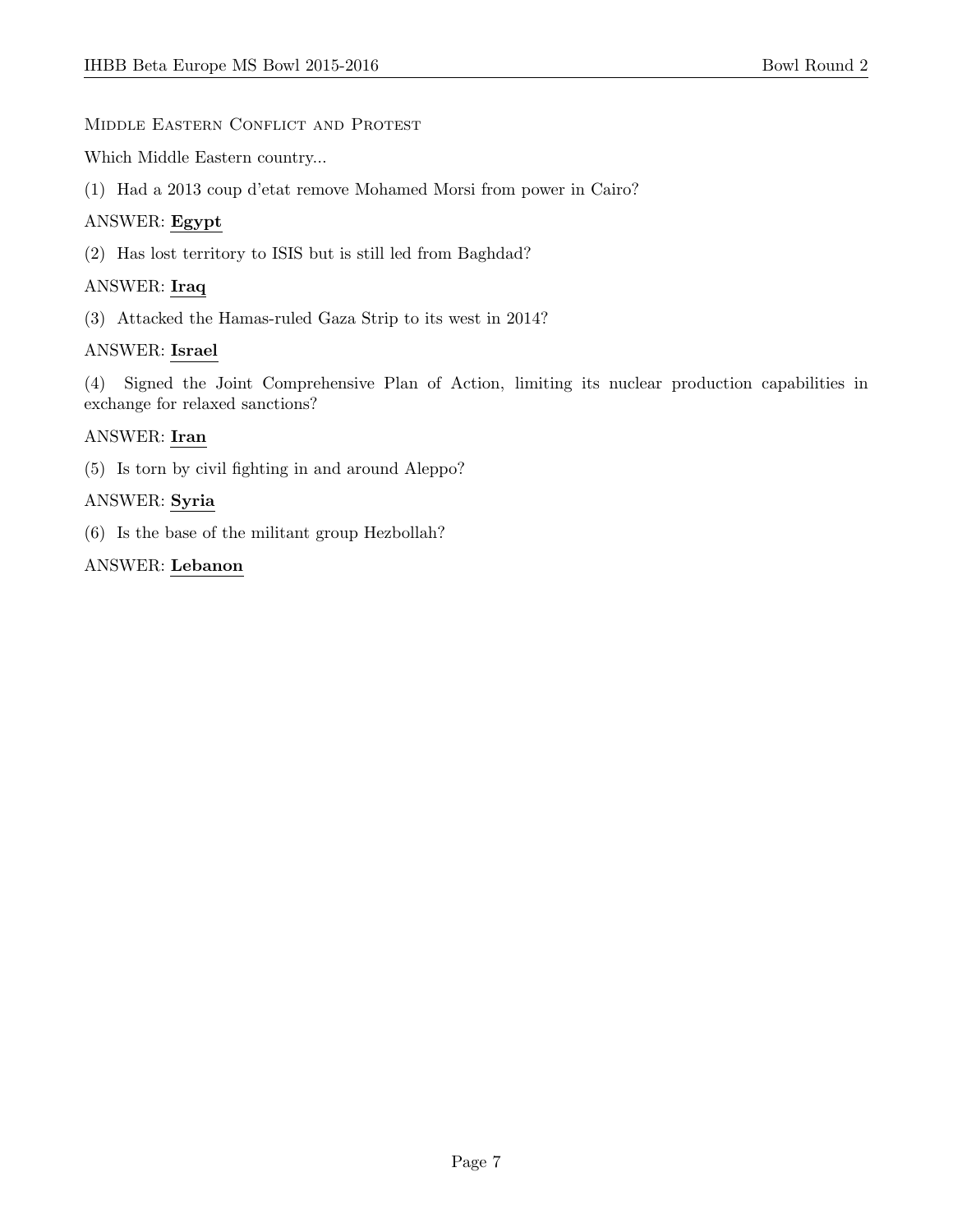# Fourth Quarter

(1) Victor Amadeus II became King of Sicily after the end of this conflict. The American theatre of this conflict is known as Queen Anne's War. The Duke of Marlborough's forces were victorious at the Battle of  $(+)$  Blenheim [BLEN-hym] during this conflict. This conflict, which began shortly after the death of Charles II, was ended with the signing of the (\*) Treaty of Utrecht. For ten points, name this conflict that erupted over the throne of a country on the Iberian Peninsula.

ANSWER: War of the Spanish Succession

(2) After taking off from this city, Evo Morales's plane was grounded because it allegedly carried Edward Snowden. Two women used suicide bombs on the metro in this city in 2010, killing 40 people. The band  $(+)$  Pussy Riot was imprisoned in 2012 after performing at an Orthodox cathedral in this city, and  $(*)$  Boris Nemtsov was assassinated in this city in February of 2015. For ten points, name this city, the location of the Kremlin and the capital of the Russian Federation.

#### ANSWER: Moscow (accept Moskva)

(3) In the Prose Edda, four of these creatures are said to stand at the four points of the compass. Another of these creatures named Alviss was tricked by Thor into talking all night until the sun rose, after which he turned to  $(+)$  stone. Most famously, two of them named Sindri and Brokkr (\*) forged Thor's hammer, Mjolnir [mYOLL-neer]. For ten points, name these creatures from Norse mythology who are often depicted as miners and smiths and who, over the course of history, transitioned from minor deities into literally short beings.

## ANSWER: dwarfs

(4) This adjective names a white supremacist "Council of Citizens" led by Earl Holt. Brent Bozell ghostwrote a book for Arizona Senator Barry Goldwater about The Conscience of this type of person. The Canadian Alliance  $(+)$  merged with another party to form the Canadian political party of this name, which was, until October 2015, led by Stephen (\*) Harper. Traditional cultural institutions are supported by, for ten points, what political philosophy that describes the American Republican Party, contrasted with "liberalism"?

ANSWER: conservative (accept word forms; do not accept conservationist or its word forms)

(5) Livy claims that one participant in this conflict used heated vinegar to cross a blocked mountain pass. Quintus Fabius was nicknamed "the delayer" during this conflict for refusing to engage in battle. One side in this conflict lost at Lake  $(+)$  Trasimene  $[$ trah-sih-meh-nee $]$ but later won the decisive victory on the plains of Zama under Scipio [SKIP-ee-oh] , counteracting a devastating loss at Cannae [CANN-aye] . The (\*) Alps were traversed by Hannibal during, for ten points, what second of a series of conflicts between Rome and Carthage?

ANSWER: 2nd Punic War (prompt on Punic War(s))